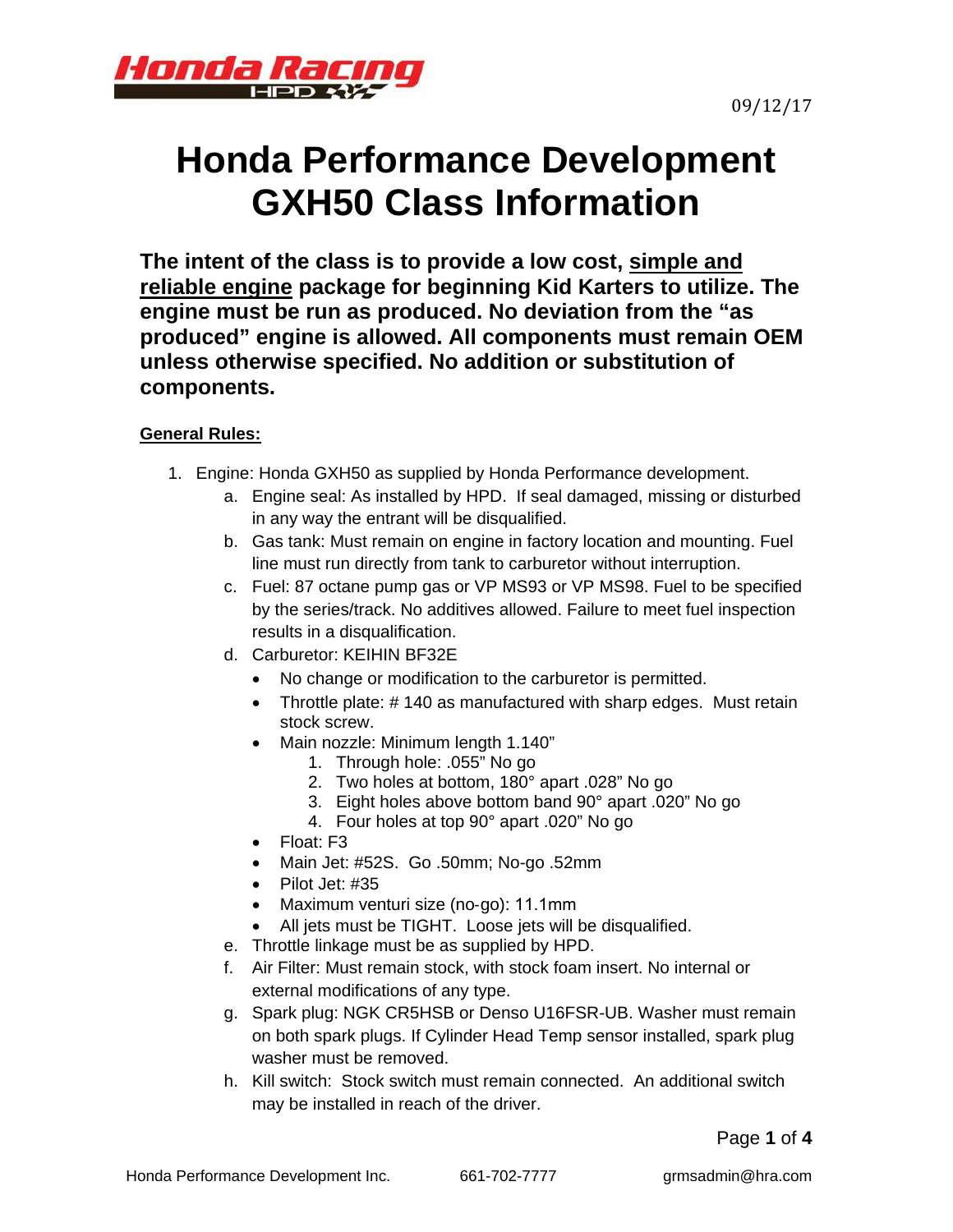

- i. Oil Alert switch: Yellow wire must be disconnected or cut.
- j. Oil: SAE 10W-30 or SAE 30 only. Hondaline oil recommended. No exotic oils such as those containing "combustion enhancers". Tech on oil using a refractometer is encouraged.
- k. HPD chain cover (pending availability) or other chain cover mandatory.
- l. Clutch: HPD supplied. No oiling or greasing of clutch shoes or drum allowed. Stall speed 2400 rpm. No modification of clutch drum allowed.
- m. Gearing: 16:89 or 15:89. Series/track to decide which gearing spec. Max 8000 rpm. No mixing of gear combinations within class.
- n. Exhaust: As supplied, repair not allowed, and the application of RTV to prevent an exhaust leak is permitted. Cracked or broken exhausts will be disqualified. Any evidence of exhaust leaking is grounds for disqualification.
- **o. No additional decals or other signage allowed on engine except for Honda or Honda Racing HPD.**
- 2. Engine Mount pattern: 112mm X 54mm

#### **Additional technical inspection:**

#### **GX 50 Ignition Timing Procedure:**

- Remove the starter assembly and large cover.
- Install a dial indicator in the spark plug hole, using a 10mm  $X$  1.00 adapter.
- Make sure the indicator has a ball end to ride across the crown of the piston without damage.
- Place light grease or oil on the ball.
- "0" the indicator at top dead center, it does not have to be on the compression stroke as long as piston is at TDC. Remember, this is a 4-stroke.
- Rotate the flywheel clockwise until the two magnets on the flywheel are to the right of the coil.
- Rotate the flywheel counter clockwise until the left hand edge of the left hand coil mount leg is in line with the left hand edge of the left hand magnet.
- Dial indicator reading should be between 245" and 265".
- **1.** External visual check of engine for required components: Pipe and muffler, shrouds and sheet metal, oil level sensor (this can be observed from outside).
	- A. Blocking Air Flow to the engine: Only factory heat shield is legal. No device may be used that will/or appear that it may impede airflow into the engine cooling system. This may require that the engine be run at a speed above idle by the tech personnel at the scale after the car has qualified or raced.
	- B. Engine should be at ambient temperature when presented to Pre-Grid.

#### **Intake:**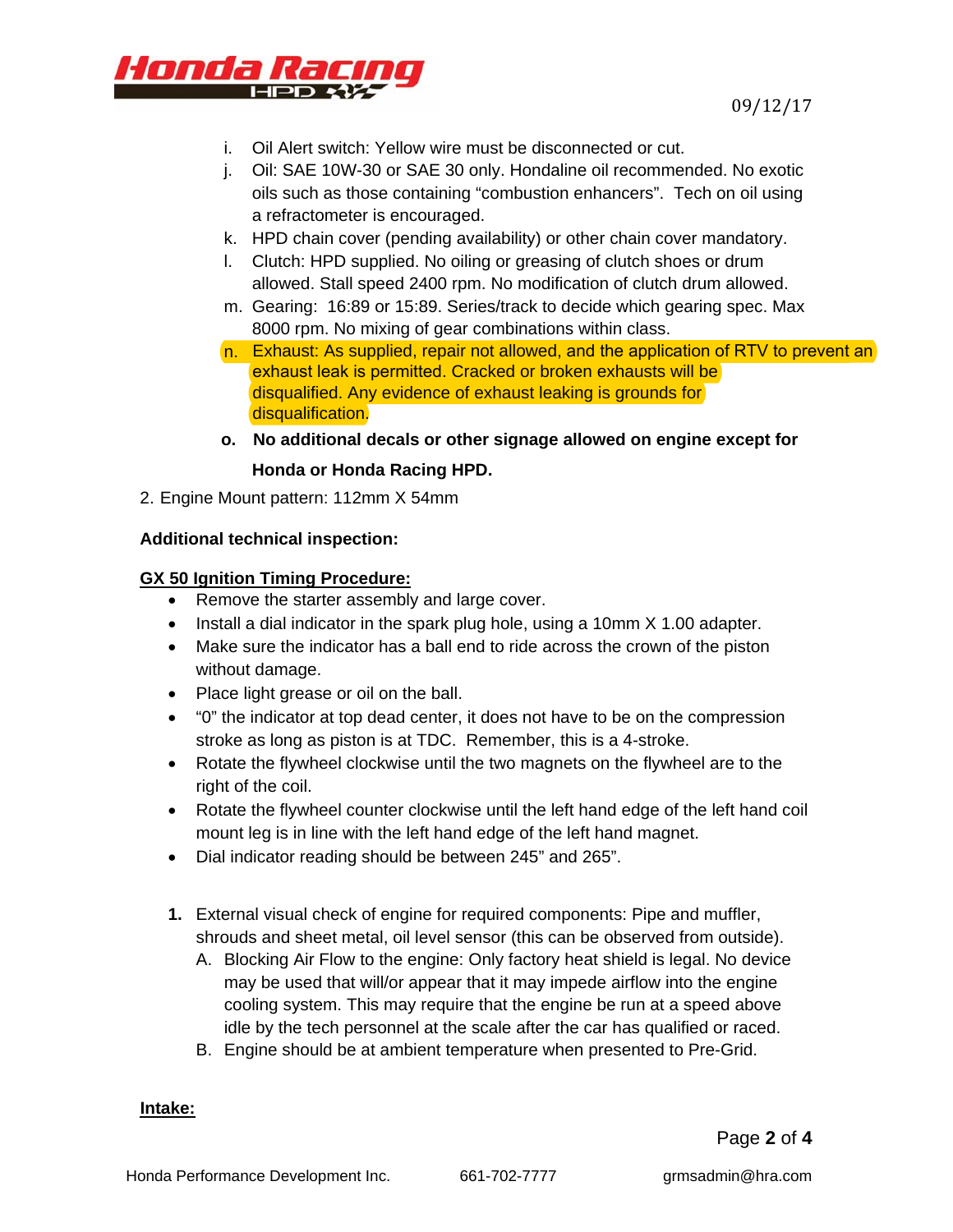

- 2. Remove Carburetor:
	- A. Only stock Honda insulator gasket between black plastic insulator and head. Air passageway in insulator will not be altered in anyway.

1. Insulator thickness: .277" +/- .001". Hole is rough edged and is "as molded"

- 2. Insulator (head side) gasket thickness: 0.019" maximum.
- 3. Insulator (carb side) gasket thickness: 0.022" maximum.
- B. Check for any alterations or worn parts that would allow additional air into engine: holes, slots, perforations, spacers, loose bolts, warped flanges etc. Any evidence of air leaking is grounds for disqualification.

#### **Valve Springs:**

*Valve springs will be stock Honda springs and will not be altered in any way.* 

- A. Wire diameter: 0.064" maximum
- B. Outside diameter of spring: 0.588" maximum
- C. Number of coils: 6
- D. Spring pressure: 11 LBS maximum at 0.514"
- E. Stacked length will be: 0.652" maximum

#### **Rocker Arms – Push Rods – Studs:**

*Rocker arms will be stock Honda and will not be altered in any way. Rocker arm studs will be stock Honda. They or their mounting position may not be altered in any manner. No heli-coiling of mounting holes. No bending of studs. Push rods will be stock Honda and will not be altered in any way.* 

Push rod length is 2.774" +/-.002"

#### **Chassis:**

- $\bullet$  Minimum wheelbase 29" (737 mm), maximum 31 1/2" (800 mm).
- Overall Maximum width 42" (1067 mm) Minimum 39" (991 mm).

**Tires:** (4) 460 (450) X 5 as specified by series.

**Rear Wheels/tires:** Overall width 130 -140mm Circumference: 32.250" to 33.250"

**Bodywork:** CIK, FIK or IKF/WKA style allowed. Must include: front fairing, nose, side pods and full rear protection.

**Front bumper:** (nose) maximum width 40" (1016mm). May not extend beyond the front tires.

**Front fairing:** Maximum width 9".

**Rear protection/bumper:** CIK, FIK or IKF/WKA style allowed. Under no conditions may the rear protection extend beyond the plane of the rear tires.